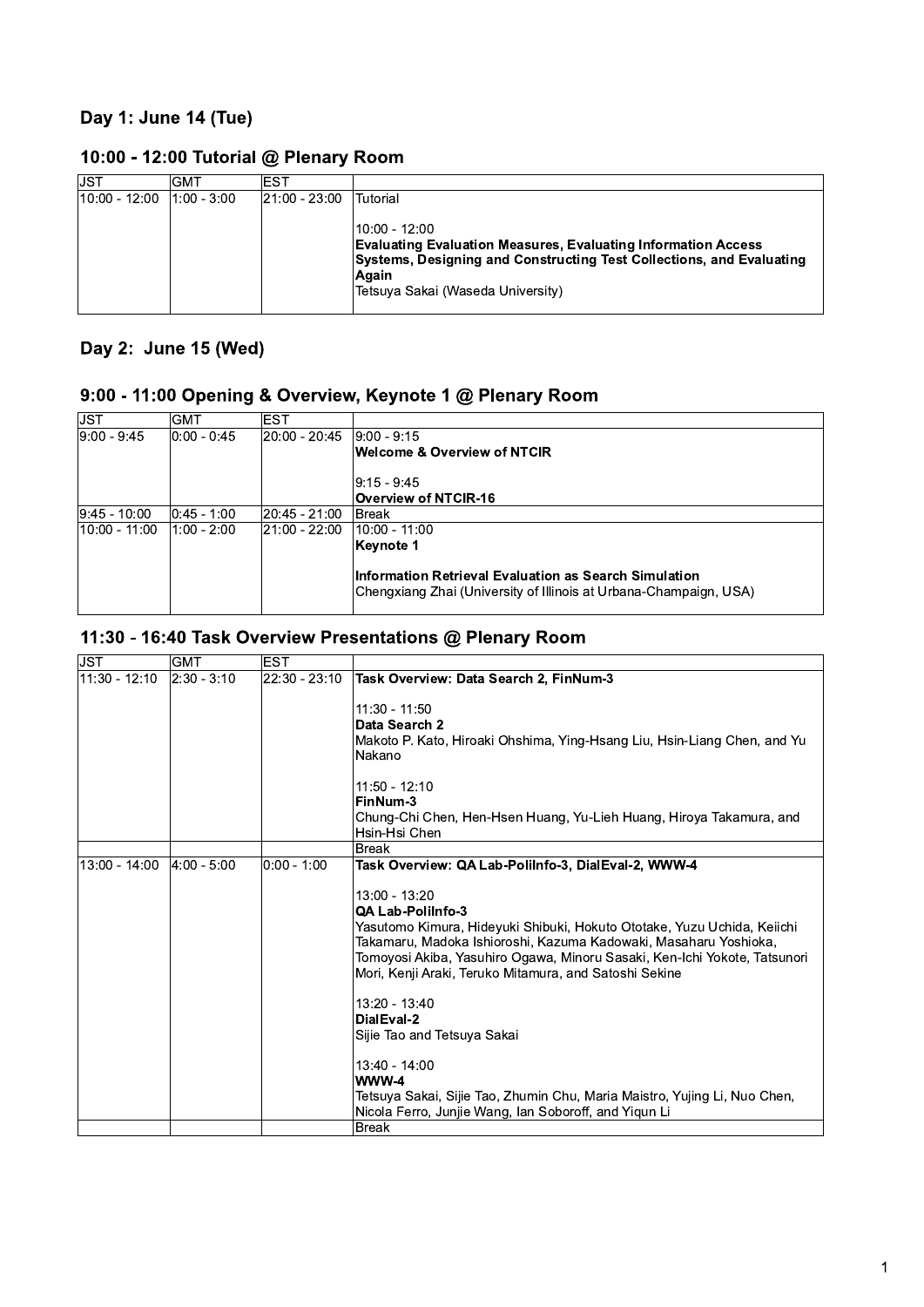| 14:30 - 15:30   | $ 5:30 - 6:30 $ | $1:30 - 2:30$ | <b>Task Overview: Real-MedNLP, SS, ULTRE</b>                                                                                                                  |
|-----------------|-----------------|---------------|---------------------------------------------------------------------------------------------------------------------------------------------------------------|
|                 |                 |               | 14:30 - 14:50<br><b>Real-MedNLP</b><br>Shuntaro Yada, Yuta Nakamura, Shoko Wakamiya, and Eiji Aramaki.                                                        |
|                 |                 |               | 14:50 - 15:10<br>SS<br>Jia Chen, Weihao Wu, Jiaxin Mao, Beining Wang, Fan Zhang, and Yiqun Liu                                                                |
|                 |                 |               | 15:10 - 15:30<br><b>ULTRE</b><br>Yurou Zhao, Zechun Niu, Feng Wang, Jiaxin Mao, Qingyao Ai, Yang Tao,<br>Jungi Zhang, and Yigun Liu                           |
|                 |                 |               | <b>Break</b>                                                                                                                                                  |
| $16:00 - 16:40$ | 7:00 - 7:40     | 3:00 - 3:40   | Task Overview: LifeLog-4, RCIR                                                                                                                                |
|                 |                 |               | 16:00 - 16:20<br>LifeLog-4<br>Liting Zhou, Cathal Gurrin, Graham Healy, Hideo Joho, Thanh-Binh Nguyen,<br>Rami Albatal, and Frank Hopfgartne<br>16:20 - 16:40 |
|                 |                 |               | <b>RCIR</b><br>Graham Healy, Tu-Khiem Le, Mai Boi Quach, Minh-Triet Tran, Thanh-Binh<br>Nguyen, and Cathal Gurrin                                             |

## 19:15 - 21:00 Opening & Overview (Recorded), Keynote 2 @ Plenary Room

| IJST          | <b>GMT</b>      | EST             |                                                                                |
|---------------|-----------------|-----------------|--------------------------------------------------------------------------------|
| 19:15 - 20:00 | $10:15 - 11:00$ | $ 6:15 - 7:00 $ | 19:15 - 19:30                                                                  |
|               |                 |                 | Welcome & Overview of NTCIR (Recorded)                                         |
|               |                 |                 | 19.30 - 20:00                                                                  |
|               |                 |                 | Overview of NTCIR-16 (Recorded)                                                |
| 20:00 - 21:00 | $11:00 - 12:00$ | 7:00 - 8:00     | $ 20:00 - 21:00 $                                                              |
|               |                 |                 | Keynote 2                                                                      |
|               |                 |                 | <b>Cranfield is Dead; Long Live Cranfield</b><br>Ellen M. Voorhees (NIST, USA) |
|               |                 |                 |                                                                                |

### Day 3, June 16 (Thu)

# 10:00 - 10:45 Task Session (DialEval-2) @ Session Room A

| <sub>i</sub> JS™ | <b>A 87</b><br>$\sim$<br>GM⊺ | --- |  |
|------------------|------------------------------|-----|--|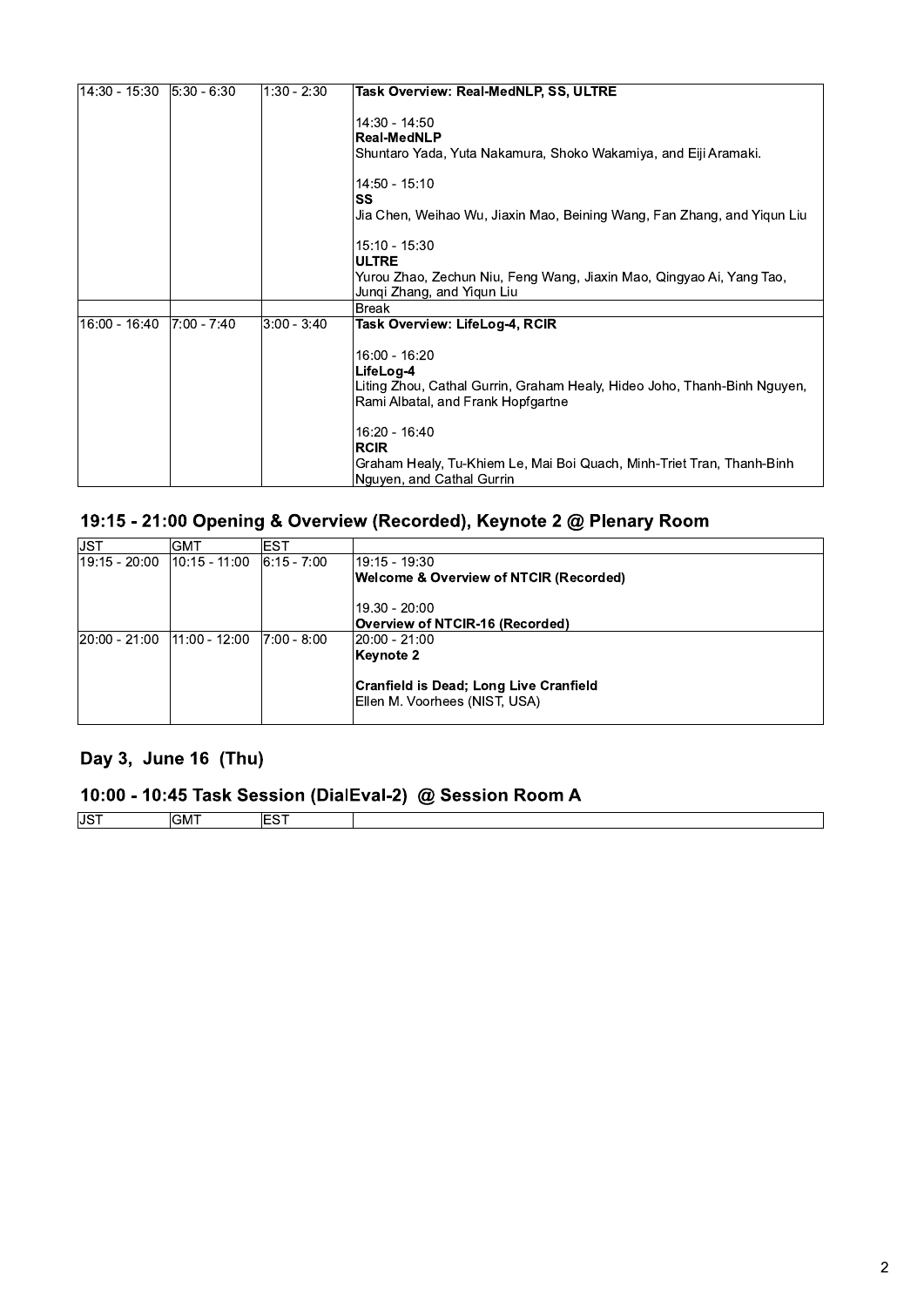| $10:00 - 10:45$   1:00 - 1:45 | 21:00 - 21:45 | <b>Task Session (DialEval-2)</b>                                                                                                                                                                                             |
|-------------------------------|---------------|------------------------------------------------------------------------------------------------------------------------------------------------------------------------------------------------------------------------------|
|                               |               | $10:00 - 10:08$<br>Overview of the NTCIR-16 Dialogue Evaluation (DialEval-2) Task<br>Sijie Tao and Tetsuya Sakai                                                                                                             |
|                               |               | $10:08 - 10:17$<br>RSLDE at the NTCIR-16 DialEval-2 Task<br> Fan Li and Tetsuya Sakai                                                                                                                                        |
|                               |               | $10:17 - 10:26$<br>TUA1 at the NTCIR-16 DialEval-2 Task<br>Fei Ding, Kang Xin, Yunong Wu and Fuji Ren                                                                                                                        |
|                               |               | 10:26 - 10:35<br><b>IMNTPU Dialogue System Evaluation at the NTCIR-16 DialEval-2</b><br><b>Dialogue Quality and Nugget Detection</b><br>Ting-Yun Hsiao, Yung-Wei Teng, Pei-Tz Chiu, Mike Tian-Jian Jiang and Min-<br>Yuh Day |
|                               |               | 10:35 - 10:44<br>NKUST at the NTCIR-16 DialEval-2 Task<br>Tao-Hsing Chang and Jian-He Chen                                                                                                                                   |
|                               |               | 10:44 - 10:45<br>Wrap up                                                                                                                                                                                                     |

| <b>JST</b>    | <b>GMT</b>     | <b>EST</b>    |                                                                                                                                                                                                                                                                                                                                                                                                                                                                                                                                                                                                                                 |
|---------------|----------------|---------------|---------------------------------------------------------------------------------------------------------------------------------------------------------------------------------------------------------------------------------------------------------------------------------------------------------------------------------------------------------------------------------------------------------------------------------------------------------------------------------------------------------------------------------------------------------------------------------------------------------------------------------|
| 10:00 - 11:35 | $1:00 - 2:35$  | 21:00 - 22:35 | <b>Task Session (QA Lab-PoliInfo-3)</b>                                                                                                                                                                                                                                                                                                                                                                                                                                                                                                                                                                                         |
|               |                |               | 10:00 - 10:05<br>Overview of the NTCIR-16 QA Lab-Polilnof-3 Task<br>Yasutomo Kimura, Hideyuki Shibuki, Hokuto Ototake, Yuzu Uchida, Keiichi<br>Takamaru, Madoka Ishioroshi, Kazuma Kadowaki, Masaharu Yoshioka,<br>Tomoyosi Akiba, Yasuhiro Ogawa, Minoru Sasaki, Ken-Ichi Yokote, Tatsunori<br>Mori, Kenji Araki, Teruko Mitamura, and Satoshi Sekine<br>10:05 - 10:10<br>Forst: A Challenge to the NTCIR-16 QA Lab-PoliInfo-3 Task<br>Naoki Igarashi, Daiki Iwayama, Hideyuki Shibuki and Tatsunori Mori<br>$10:10 - 10:15$<br>ditlab at the NTCIR-16 QA Lab-PoliInfo-3<br>Yuuki Tachioka and Atsushi Keyaki<br>10:15 - 10:20 |
|               |                |               | akbl at NTCIR-16 QA Lab-PoliInfo3 Tasks}<br>Ryoto Ohsugi, Teruya Kawai, Yuki Gato, Tomoyosi Akiba and Shigeru<br>Masuyama<br>10:20 - 10:25<br>ditlab at the NTCIR-16 QA Lab-PoliInfo-3<br>Yuuki Tachioka and Atsushi Keyaki                                                                                                                                                                                                                                                                                                                                                                                                     |
|               |                |               | 10:25-10:30                                                                                                                                                                                                                                                                                                                                                                                                                                                                                                                                                                                                                     |
|               |                |               | akbl at NTCIR-16 QA Lab-PoliInfo3 Tasks}<br>Ryoto Ohsugi, Teruya Kawai, Yuki Gato, Tomoyosi Akiba and Shigeru<br>Masuyama                                                                                                                                                                                                                                                                                                                                                                                                                                                                                                       |
|               |                |               | 10:30-10:35<br>NUKL's QA System at the NTCIR-16 QA Lab-PoliInfo-3                                                                                                                                                                                                                                                                                                                                                                                                                                                                                                                                                               |
| 10:35 - 10:40 | $ 2:35 - 2:40$ | 22:35 - 22:40 | Yasuhiro Ogawa, Yugo Kato and Katsuhiko Toyama<br><b>Discussion</b>                                                                                                                                                                                                                                                                                                                                                                                                                                                                                                                                                             |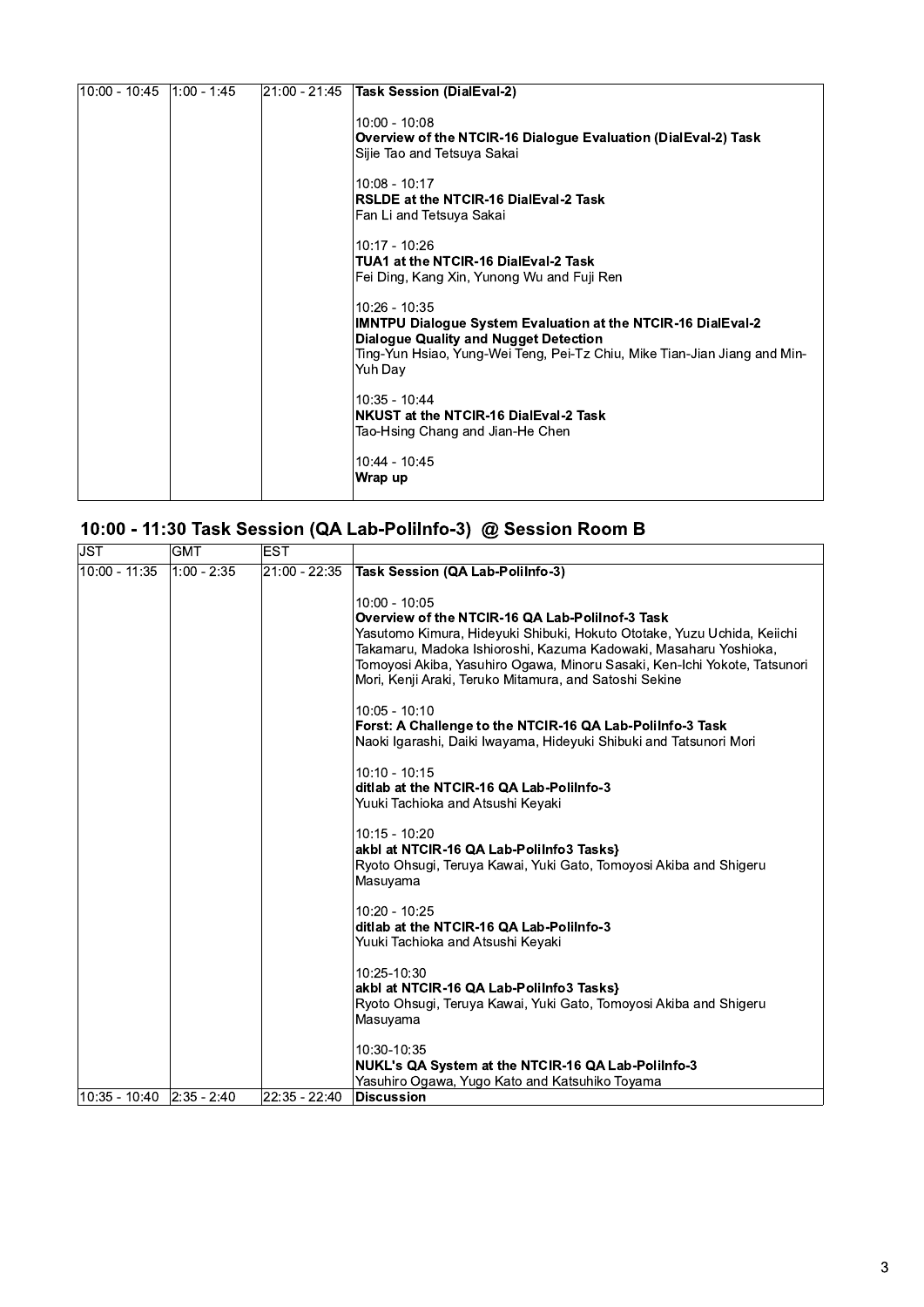| $11:25 - 11:30$ | $ 3:25 - 3:30$ | 23:25 - 23:30 | <b>Discussion</b>                                                                                                                                                                                                                 |
|-----------------|----------------|---------------|-----------------------------------------------------------------------------------------------------------------------------------------------------------------------------------------------------------------------------------|
|                 |                |               | 11:20-11:25<br>JRIRD at the NTCIR-16 QA Lab-PoliInfo-3 Budget Argument Mining<br>Kazuma Kadowaki and Shunsuke Onuma                                                                                                               |
|                 |                |               | $11:10-11:15$<br>Ibrk at the NTCIR-16 QA Lab-PoliInfo-3<br>Kohei Seguchi and Minoru Sasaki<br>11:15-11:20<br>Takelab at the NTCIR-16 QA Lab-PoliInfo-3 Task<br>Yo Amano, Masayuki Matsumoto, Kousuke Sasaki and Kazuhiro Takeuchi |
|                 |                |               | 11:05-11:10<br>OUC at the NTCIR-16 QA Lab-PoliInfo-3 Budget Argument Mining<br>Keiyu Nagafuchi, Rin Sasaki, Seiya Oki, Yasutomo Kimura and Kenji Araki                                                                            |
|                 |                |               | 11:00-11:05<br>A Cascade Model for Argument Mining in Japanese Political<br>Discussions: the QA Lab-PoliInfo-3 Case Study<br>Ramon Ruiz Dolz                                                                                      |
|                 |                |               | 10:55-11:00<br>Attempt to Develop An Approach Based on BERT for Task ofNTCIR-16<br>QA Lab-Poliinfo-3 Budget Argument Mining<br>Akio Kobayashi and Hiroki Sakaji                                                                   |
|                 |                |               | 10:50-10:55<br>fuys at the NTCIR-16 QA Lab-PoliInfo-3 Budget Argument Mining<br><b>Subtask</b><br>Daigo Nishihara, Hokuto Ototake and Kenji Yoshimura                                                                             |
|                 |                |               | 10:45-10:50<br>akbl at NTCIR-16 QA Lab-PoliInfo3 Tasks<br>Ryoto Ohsugi, Teruya Kawai, Yuki Gato, Tomoyosi Akiba and Shigeru<br>Masuyama                                                                                           |
|                 |                |               | 10:40-10:45<br>Forst: A Challenge to the NTCIR-16 QA Lab-PoliInfo-3 Task<br>Naoki Igarashi, Daiki Iwayama, Hideyuki Shibuki and Tatsunori Mori                                                                                    |

## 11:15 - 12:00 Task Session (WWW-4) @ Session Room A

| $10-1$<br>ບບ |  |  |
|--------------|--|--|
|              |  |  |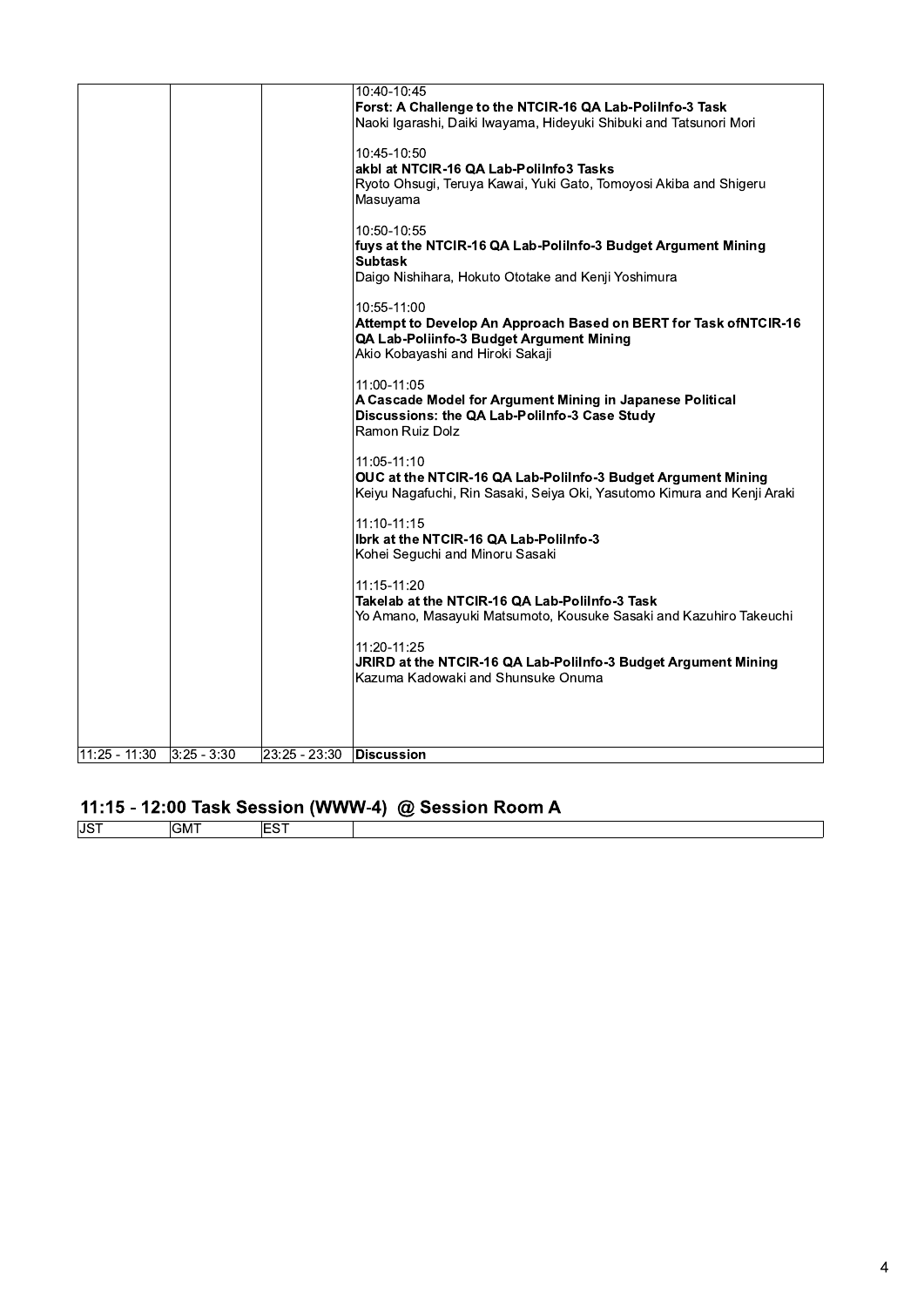| 11:15 - 12:00 | $ 2:15 - 3:00 $ | 22:15 - 23:00 | Task Session: WWW-4                                                                                                                                                                                                                                                                                                                                                                                                                                                                                                                                                                                           |
|---------------|-----------------|---------------|---------------------------------------------------------------------------------------------------------------------------------------------------------------------------------------------------------------------------------------------------------------------------------------------------------------------------------------------------------------------------------------------------------------------------------------------------------------------------------------------------------------------------------------------------------------------------------------------------------------|
|               |                 |               | $11:15 - 11:25$<br>Overview of the NTCIR-16 WeWantWeb with CENTRE (WWW-4) Task<br>Tetsuya Sakai, Sijie Tao, Zhumin Chu, Maria Maistro, Yujing Li, Nuo Chen,<br>Nicola Ferro, Junjie Wang, Ian Soboroff and Yigun Liu<br>11:25 - 11:36<br>KASYS at the NTCIR-16 WWW-4 Task<br>Kota Usuha, Kohei Shinden, Makoto P. Kato and Sumio Fujita<br>11:36 - 11:47<br>SLWWW at the NTCIR-16 WWW-4 Task<br>Yuya Ubukata, Masaki Muraoka, Sijie Tao and Tetsuya Sakai<br>11:47 - 11:58<br>THUIR at the NTCIR-16 WWW-4 Task<br>Shenghao Yang, Haitao Li, Zhumin Chu, Jingtao Zhan, Yigun Liu, Min Zhang<br>and Shaoping Ma |
|               |                 |               | 11:58 - 12:00<br>Wrap up                                                                                                                                                                                                                                                                                                                                                                                                                                                                                                                                                                                      |
|               |                 |               |                                                                                                                                                                                                                                                                                                                                                                                                                                                                                                                                                                                                               |

## 14:00 - 15:00 Poster Session 1 (DialEval-2, WWW-4, QALab-PoliInfo-3) @ Poster Room

| JST                         | ⊥GMT | EST                        |                                                                         |
|-----------------------------|------|----------------------------|-------------------------------------------------------------------------|
| $14:00 - 15:00$ 5:00 - 6:00 |      | <sup>∖</sup> 1:00 - 2:00 · | 14:00 - 15:00<br>Poster Session 1 (DialEval-2, WWW-4, QALab-Polilnfo-3) |

#### 16:00 - 16:45 Task Session (Lifelog-4) @ Session Room A

| ∣JST<br>16:00 - 16:45 | GMT<br>7:00 - 7:45 | EST<br>$3:00 - 3:45$ | <b>Task Session (Lifelog-4)</b><br>16:00 - 16:10<br>Overview of NTCIR16-Lifelog4<br>Cathal Gurrin, Frank Hopfgartner, Duc Tien Dang Nguyen, Hideo Joho, Thanh<br>Binh Nguyen, Rami Albatal, Liting Zhou, Graham Healy<br>16:10 - 16:20                                                                                                                                                                                                                                                                                                             |
|-----------------------|--------------------|----------------------|----------------------------------------------------------------------------------------------------------------------------------------------------------------------------------------------------------------------------------------------------------------------------------------------------------------------------------------------------------------------------------------------------------------------------------------------------------------------------------------------------------------------------------------------------|
|                       |                    |                      | <b>HCMUS &amp; DCU at NTCIR16-Lifelog4</b><br>Ly Duyen Tran, Manh Duy Nguyen, Nhu Nguyen Thao, Cathal Gurrin, Minh-<br>Triet Tran, Binh Nguyen, Liting Zhou<br>16:20 - 16:30<br>THUIR at the NTCIR-16 Lifelog-4 Task: Enhanced Interactive Lifelog<br><b>Search Engine</b><br>Zhiyu He, Jiayu Li, Wenjing Wu, Min Zhang, Yigun Liu, Shaoping Ma<br>16:30 - 16:40<br>Two approaches to Lifelog Retrieval from DCU at NTCIR16-Lifelog4<br>Naushad Alam, Ahmed Alateeg, Mark Roantree, Yvette Graham, Cathal<br>Gurrin<br>16:40 - 16:45<br>Discussion |

## 16:00 - 16:45 Task Session (SS) @ Session Room B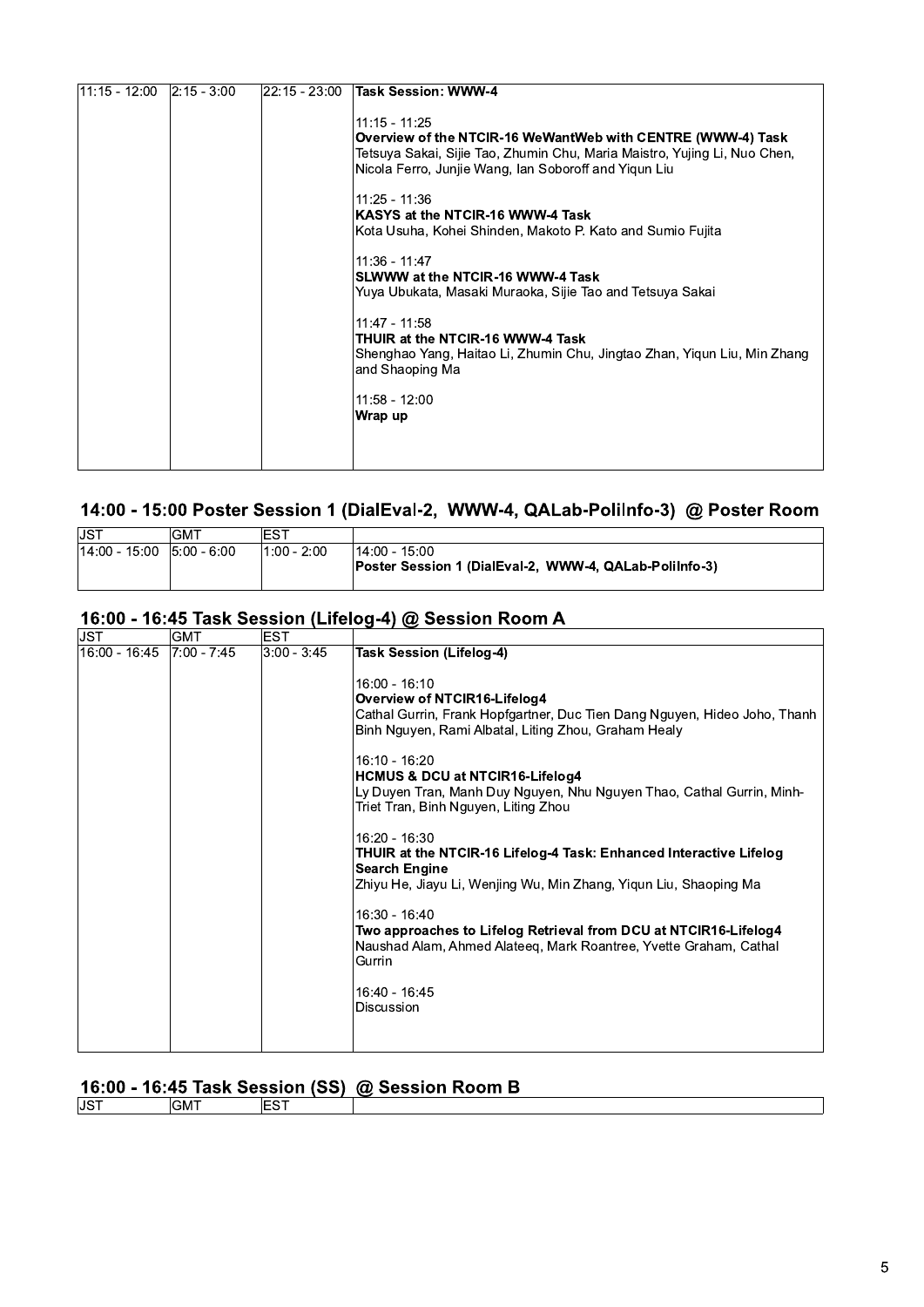| 16:00 - 16:45  7:00 - 7:45 | $ 3:00 - 3:45 $ | <b>Task Session (SS)</b>                                            |
|----------------------------|-----------------|---------------------------------------------------------------------|
|                            |                 | 16:00 - 16:15<br>Overview of the NTCIR-16 Session Search (SS) Task  |
|                            |                 | Jia Chen, Weihao Wu, Jiaxin Mao, Beining Wang, Fan Zhang, Yigun Liu |
|                            |                 | $16:15 - 16:25$                                                     |
|                            |                 | <b>RUCIR at the NTCIR-16 Session Search (SS) Task</b>               |
|                            |                 | Haonan Chen, Zhicheng Dou                                           |
|                            |                 | 16:25 - 16:35                                                       |
|                            |                 | THUIR2 at NTCIR-16 Session Search (SS) Task                         |
|                            |                 | Weihang Su, Xiangsheng Li, Yigun Liu, Min Zhang, Shaoping Ma        |
|                            |                 | 16.35 - 16.45                                                       |
|                            |                 | MM6 at the NTCIR-16 Session Search Task                             |
|                            |                 | Shengjie Ma, Chuwei Zeng, Jiaxin Mao                                |
|                            |                 |                                                                     |
|                            |                 |                                                                     |

## 17:15 - 18:00 Task Session (RCIR) @ Session Room A

| JST           | GM I            | ES I        |                                                                                                                                                                                                                                                                                                                                                                                                                                |
|---------------|-----------------|-------------|--------------------------------------------------------------------------------------------------------------------------------------------------------------------------------------------------------------------------------------------------------------------------------------------------------------------------------------------------------------------------------------------------------------------------------|
| 17:15 - 18:00 | $ 8:15 - 9:00 $ | 4:15 - 5:00 | <b>Task Session (RCIR)</b><br>17:15 17:24<br>Overview of the NTCIR-16 RCIR Task<br>Graham Healy, Tu-Khiem Le, Mai Boi Quach, Minh-Triet Tran, Thanh-Binh<br>Nguyen and Cathal Gurrin<br>17:24 - 17:36<br>DCU Team at the NTCIR-16 RCIR Task                                                                                                                                                                                    |
|               |                 |             | Manh-Duy Nguyen, Thao-Nhu Nguyen, Thanh-Binh Nguyen, Annalina Caputo<br>and Cathal Gurrin<br>17:36 - 17:48<br>KNUIR at the NTCIR-16 RCIR Task: Predicting Comprehension Level<br>using Regression Models based on Eye-Tracking Metadata<br>Yumi Kim, Heesop Kim, Aluko Ademola and Jeong Hyeun Ko<br>17:48 - 18:00<br><b>HCMUS at the NTCIR-16 RCIR Task</b><br>Kim-Nghia Liu, Vinh Dang, Thanh-Son Nguyen and Minh-Triet Tran |

## 18:30 - 19:30 Poster Session 2 (Lifelog-4, SS, RCIR) @ Poster Room

| <b>IJST</b>                 | <b>GMT</b> | EST             |                                                       |
|-----------------------------|------------|-----------------|-------------------------------------------------------|
| 18:30 - 19:30  9:30 - 10:30 |            | $ 5:30 - 6:30 $ | 18:30 19:30<br>Poster Session 2 (Lifelog-4, SS, RCIR) |
|                             |            |                 |                                                       |

#### Day 4, June 17 (Fri)

#### 10:30 - 11:30 Task Session (FinNum-3) @ Session Room A

| וויטטו ווטפאסט שין נייווויזיוו וויטופאסט אפאז טטוויז דעריטו |       |  |  |  |  |  |
|-------------------------------------------------------------|-------|--|--|--|--|--|
| JST.                                                        | - IVI |  |  |  |  |  |
|                                                             |       |  |  |  |  |  |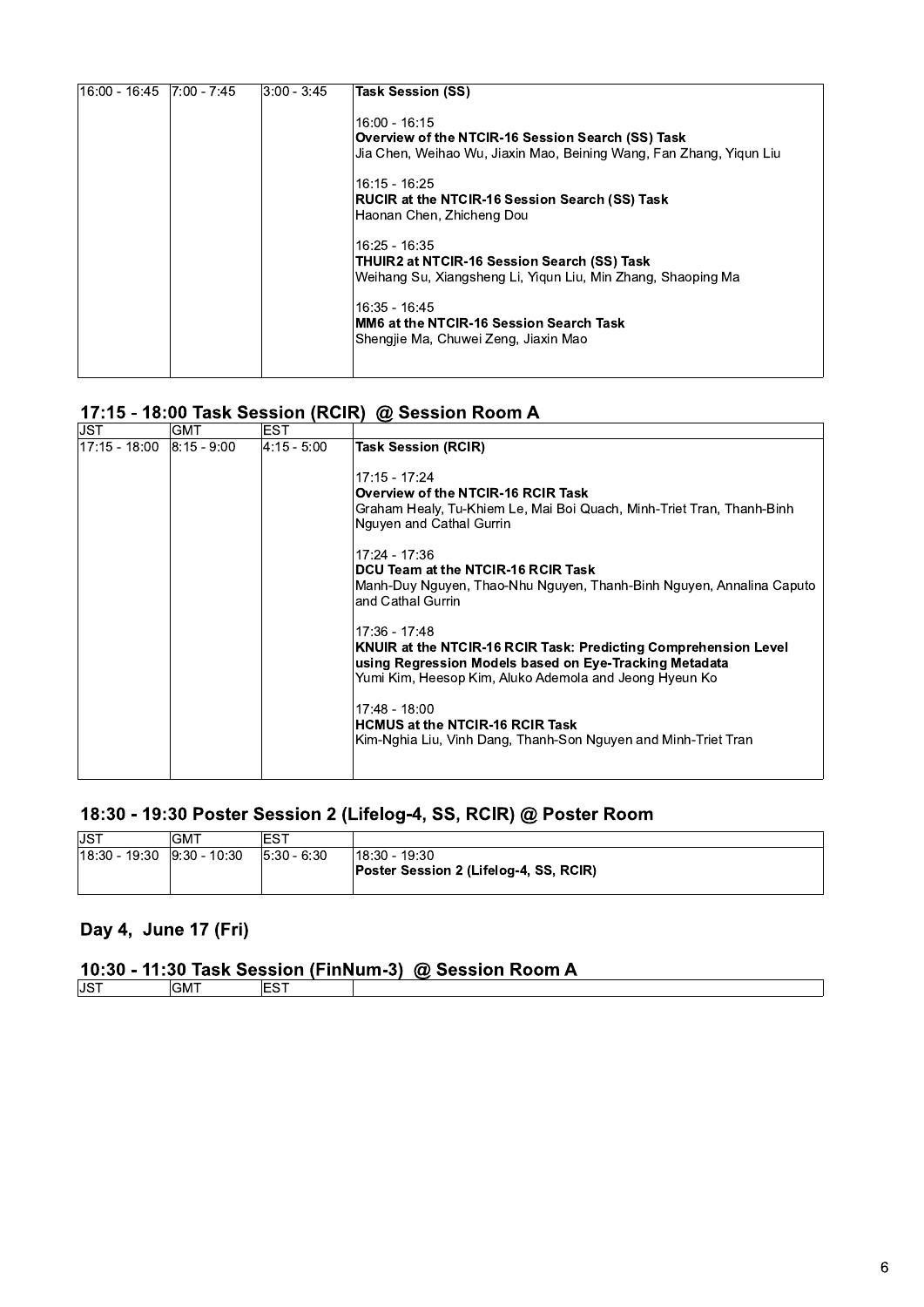| $10:30 - 11:30$ | $1:30 - 2:30$ | 21:30 - 22:30 | <b>Task Session (FinNum-3)</b>                                                                                                                                                                                    |
|-----------------|---------------|---------------|-------------------------------------------------------------------------------------------------------------------------------------------------------------------------------------------------------------------|
|                 |               |               | $10:30 - 10:40$<br>Overview of the NTCIR-16 FinNum-3 Task: Investor's and Manager's<br><b>Fine-grained Claim Detection</b><br>Chung-Chi Chen, Hen-Hsen Huang, Yu-Lieh Huang, Hiroya Takamura and<br>Hsin-Hsi Chen |
|                 |               |               | 10.40 - 10.55<br>JRIRD at the NTCIR-16 FinNum-3 Task: Investigating the Effect of<br>Numerical Representations in Manager's Claim Detection<br>Shunsuke Onuma and Kazuma Kadowaki                                 |
|                 |               |               | $10:55 - 11:10$<br>IMNTPU at the NTCIR-16 FinNum-3 Task: Data augmentation for financial<br>Numclaim classification<br>Yung-Wei Teng, Pei-Tz Chiu, Ting-Yun Hsiao, Mike Tian-Jian Jiang and Min-<br>Yuh Day       |
|                 |               |               | 11:10 - 11:25<br>CYUT at the NTCIR-16 FinNum-3 Task: Data Resampling and Data<br><b>Augmentation by Generation</b><br>Xie-Sheng Hong, Jia-Jun Lee, Shih-Hung Wu and Tian-Jian Jiang                               |
|                 |               |               | $11:25 - 11:30$<br><b>Closing</b>                                                                                                                                                                                 |

#### 10:30 - 11:30 Task Session (Data Search 2) @ Session Room B

| IJST           | GMT         | EST           |                                                                                                                         |
|----------------|-------------|---------------|-------------------------------------------------------------------------------------------------------------------------|
| l10:30 - 11:30 | 1:30 - 2:30 | 21:30 - 22:30 | <b>Task Session (Data Search 2)</b>                                                                                     |
|                |             |               | $10:30 - 10:40$                                                                                                         |
|                |             |               | Overview of the NTCIR-16 Data Search 2 Task                                                                             |
|                |             |               | Makoto P. Kato, Hiroaki Ohshima, Ying-Hsang Liu, Hsin-Liang Chen and Yu                                                 |
|                |             |               | Nakano                                                                                                                  |
|                |             |               | $10:40 - 10:50$                                                                                                         |
|                |             |               | NYUCIN at the NTCIR-16 Dataset Search 2 Task                                                                            |
|                |             |               | Levy Silva, Luciano Barbosa, Sonia Castelo, Haoxiang Zhang, Aécio Santos<br>and Juliana Freire                          |
|                |             |               | $10:50 - 11:00$                                                                                                         |
|                |             |               | KSU Systems at the NTCIR-16 Data Search2 IR Subtask                                                                     |
|                |             |               | Taku Okamoto, Tomokazu Hayashi and Hisashi Miyamori                                                                     |
|                |             |               | $11:00 - 11:10$                                                                                                         |
|                |             |               | STIS at the NTCIR-16 Data Search Task: Ad-hoc Data Retrieval Ranking<br>with Pretrained Representative Words Prediction |
|                |             |               | Lya Hulliyyatus Suadaa, Lutfi Rahmatuti Maghfiroh, Muhammad Lugman and                                                  |
|                |             |               | Isfan Nur Fauzi                                                                                                         |
|                |             |               | $11:10 - 11:30$                                                                                                         |
|                |             |               | [Invited Talk] Towards Content-Based Dataset Search: Test Collections                                                   |
|                |             |               | and Beyond                                                                                                              |
|                |             |               | Gong Cheng (Nanjing University)                                                                                         |

# 12:00 - 13:00 Poster Session 3 (FinNum-3, Data Search 2) @ Poster Room

| IJS"                        | GM1 | ≀ES™                                |                                            |
|-----------------------------|-----|-------------------------------------|--------------------------------------------|
| $12:00 - 13:00$ 3:00 - 4:00 |     | $ 23.00 - 24.00 $ $ 12.00 - 13.00 $ |                                            |
|                             |     |                                     | Poster Session 3 (FinNum-3, Data Search 2) |
|                             |     |                                     |                                            |

#### 13:30 - 14:15 Task Session (ULTRE) @ Session Room A

| M |  |
|---|--|
|   |  |